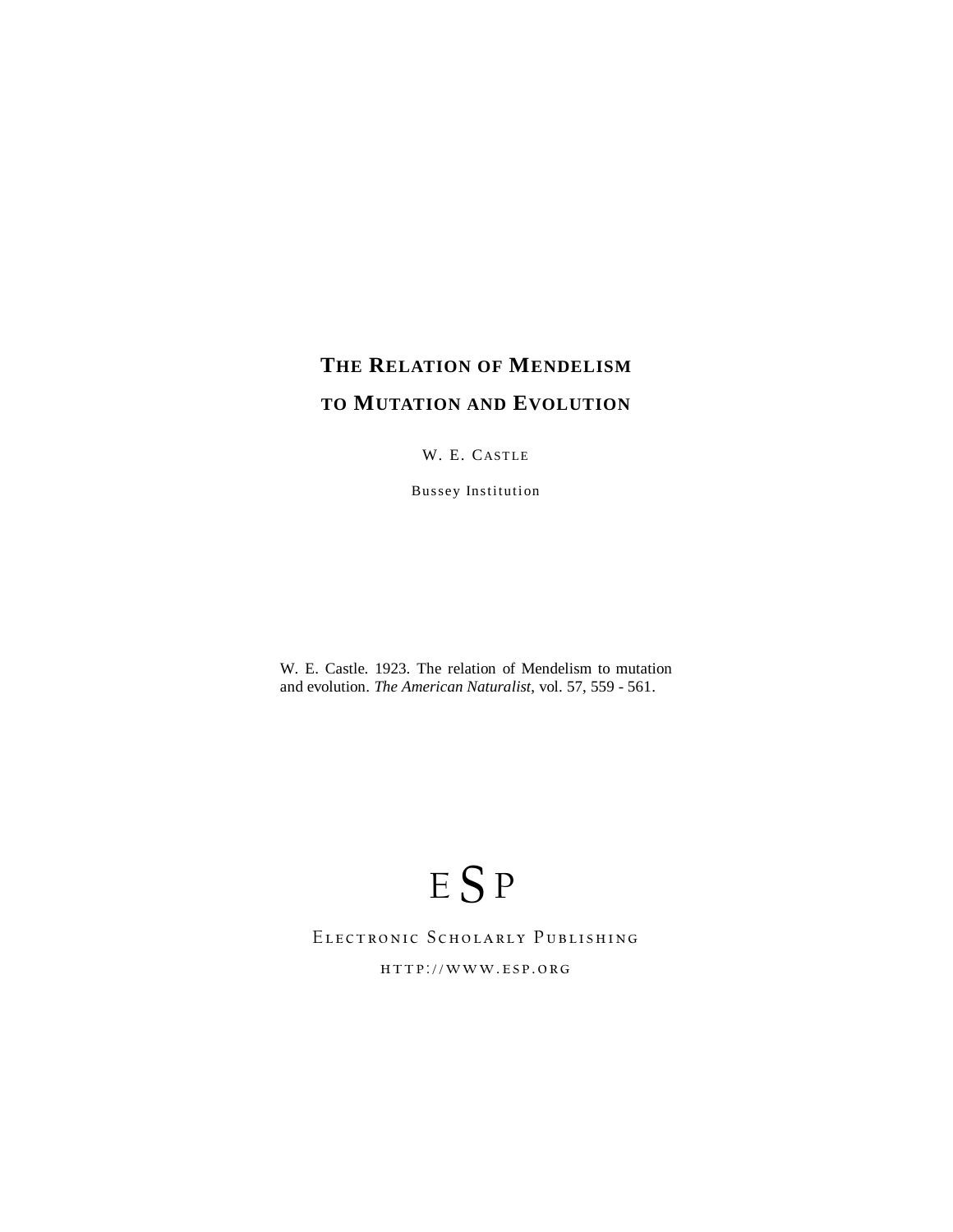### Electronic Scholarly Publishing Project

 Foundations Series: Classical Genetics Series Editor: Robert J. Robbins

The ESP Foundations of Classical Genetics project has received support from the ELSI component of the United States Department of Energy Human Genome Project. ESP also welcomes help from volunteers and collaborators, who recommend works for publication, provide access to original materials, and assist with technical and production work. If you are interested in volunteering, or are otherwise interested in the project, contact the series editor: rrobbins@fhcrc.org.

#### *Bibliographical Note*

This ESP edition, first electronically published in 2002, is a newly typeset, unabridged version, based on the original 1923 edition published in *The American Naturalist*.

*Production Credits* 

| Scanning of originals: ESP staff        |  |
|-----------------------------------------|--|
| OCRing of originals: ESP staff          |  |
| Typesetting: ESP staff                  |  |
| Proofreading/Copyediting: ESP staff     |  |
| Graphics work: ESP staff                |  |
| Copyfitting/Final production: ESP staff |  |
|                                         |  |

New material in this electronic edition is © 2002, Electronic Scholarly Publishing Project http://www.esp.org

This electronic edition is made freely available for educational or scholarly purposes, provided that these copyright notices are included. The manuscript may not be reprinted or redistributed, in any form (printed or electronic), for commercial purposes without written permission from the copyright holders.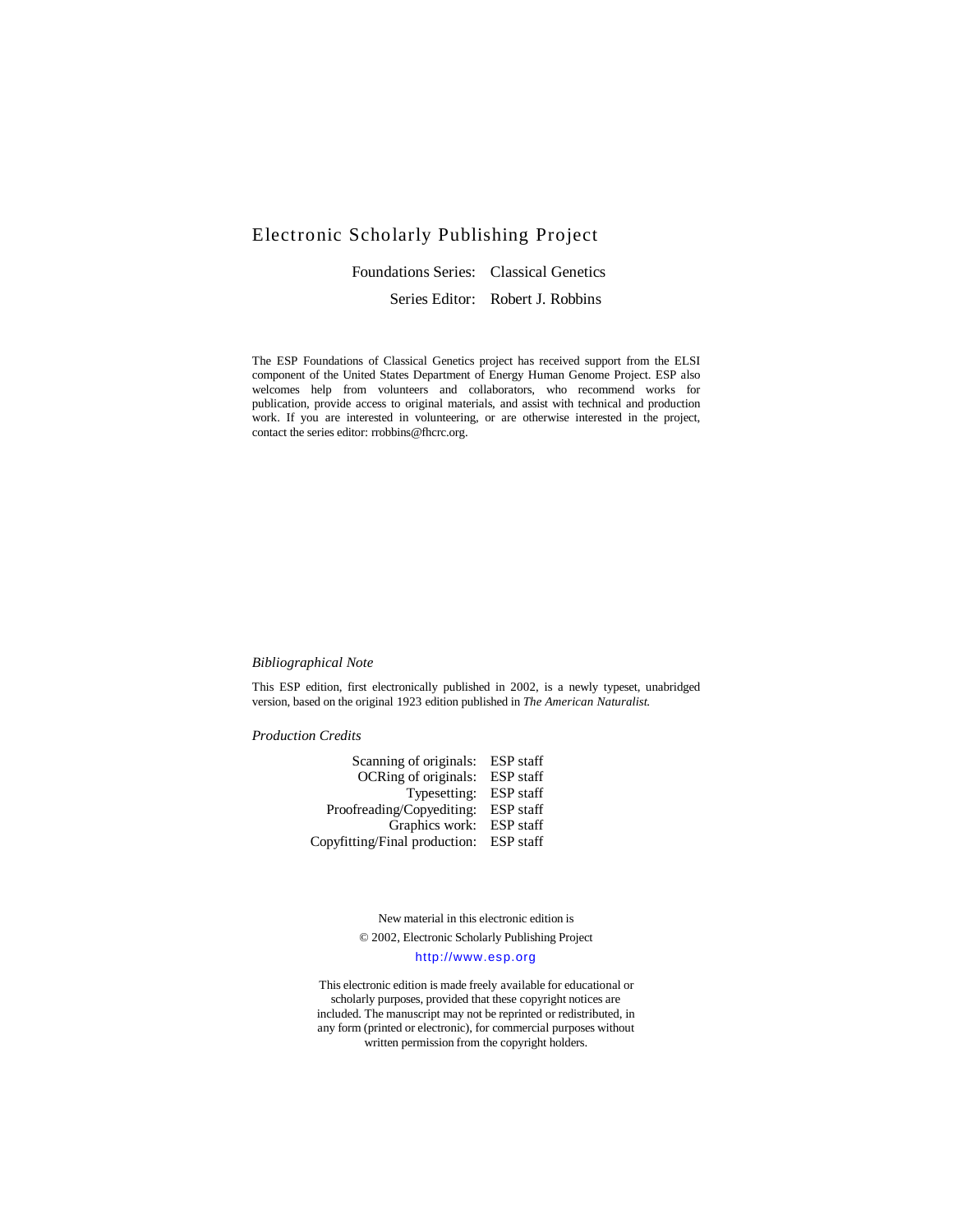W. E. Castle. 1923. The relation of Mendelism to mutation and evolution. *The American Naturalist*, vol. 57, 559 - 561.

# **THE RELATION OF MENDELISM TO MUTATION AND EVOLUTION**

#### W. E. CASTLE

#### Bussey Institution

T HAS BEEN GENERALLY ASSUMED that Mendel's law of heredity IT HAS BEEN GENERALLY ASSUMED that Mendel's law of heredity affords a complete explanation of the facts of inheritance. But the characters which conform with Mendel's law, as Mendel understood it, involving dominance and segregation in 3:1 ratios, are comparatively few. They also relate to the more superficial, less important and most recently evolved characters of organisms. Very frequently they consist in the loss of some characteristic of the normal individual and so may be regarded as monstrous or defect variations. The English geneticists have been inclined to regard all Mendelian characters as due to loss variations, but this extreme position is scarcely tenable. Nevertheless, very few Mendelizing variations have a survival value equal or superior to that of the forms from which they have sprung. It is, therefore, probably the fate of most Mendelizing mutations to perish under natural conditions without contributing to racial evolution. But under domestication they are frequently preserved and incorporated in domestic races, if they happen to please man's fancy, which they sometimes do, just because they are distinctive.

 The Mendelizing characters of domestic mammals consist very largely of color mutations, such as albinism (an all-white condition), or spotting, or a change from a complex gray and protectively colored coat to a simple black, brown or yellow coat. Other Mendelian mutations involve a change in the length of the hair or the hair slope. The hair may even practically disappear, as in the Mexican hairless dog, due to a Mendelizing dominant character.

 Aside from their utility as breed trade -marks, color variations have little value in animal husbandry. The really valuable characters are those affecting size, proportions, rapidity of growth, milk yield,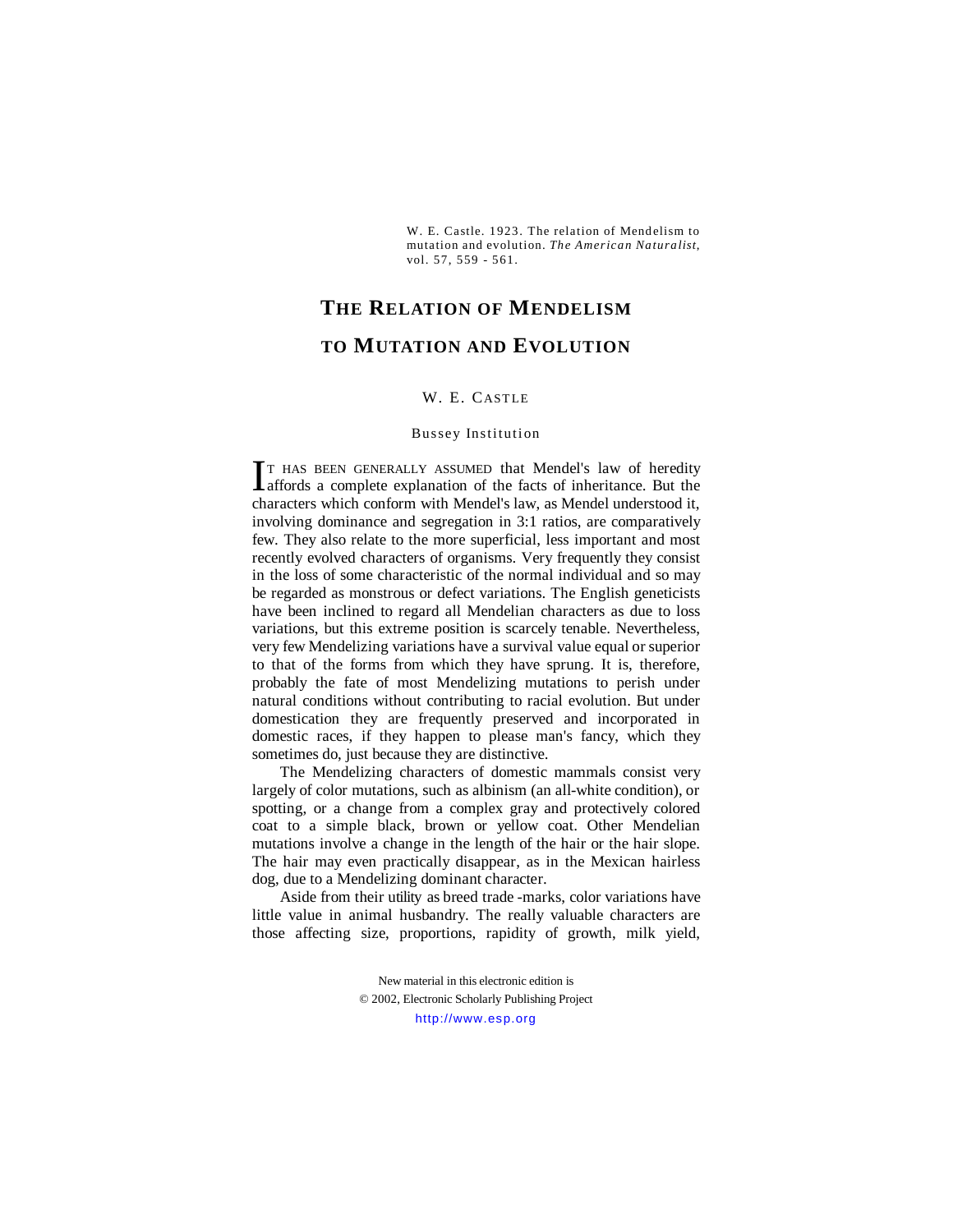butter-fat content of the milk, wool production in sheep and fecundity, especially in swine and poultry. So far as differences exist between breeds in these important characters they are not typically Mendelian in inheritance but blending. There is neither dominance nor segregation in recognizable Mendelian ratios when such differences exist between the races crossed. Are they, then, Mendelian? For, if they are not, Mendel's law can not be regarded as the fundamental law of heredity. Very likely they are Mendelian. That is the current interpretation which I see no reason to reject until a better explanation can be substituted for it. (1) It is supposed that in the inheritance of blending characters, genetic units (genes) are concerned which are not subject to the law of dominance. Such absence of dominance is known to occur in cases which are otherwise simple and Mendelian in character. (2) It is further supposed that blending characters depend upon the action of more than one gene, usually of numerous genes located in different chromosome pairs, so that they are independent of each other in transmission. The result is that complete segregation is a rare event. (3) It is supposed also that some of the genes on which blending characters depend are more important than others in determining the varying grades of expression of the character. Besides major, there are also minor or modifying factors. Such modifying factors are known to be operative in the inheritance of characters simply Mendelian, but varying slightly in expression.

The important outstanding question concerning evolution is: How do new variations arise? The most popular present-day answer to the question is by mutation. This answer, when first given by DeVries was thought to involve sudden large changes made simultaneously in many characters of the organism giving rise from the start to distinct specific types. This sort of mutation does indeed occur in at least several groups of plants and the mechanism of it is now understood, as a result of the investigations of Gates and others on the evening primroses, of Harrison and others on the roses, and of Blakeslee on the jimson-weed. Such mutation involves variation in the germ cell through duplication of whole chromosomes or through the loss of whole chromosomes, involving as they do simultaneous changes in all characters which have genetic representation in the particular chromosomes duplicated or lost. This kind of mutation can not be regarded as a satisfactory general explanation of the origin of species, the thing which DeVries had in mind when he proposed the theory because comparatively few species differ from each other by whole chromosomes, or are incapable of interbreeding even if they do.

 The current theory of mutation, which we owe largely to Morgan, is a theory of evolution by mutation in single genes, not in whole